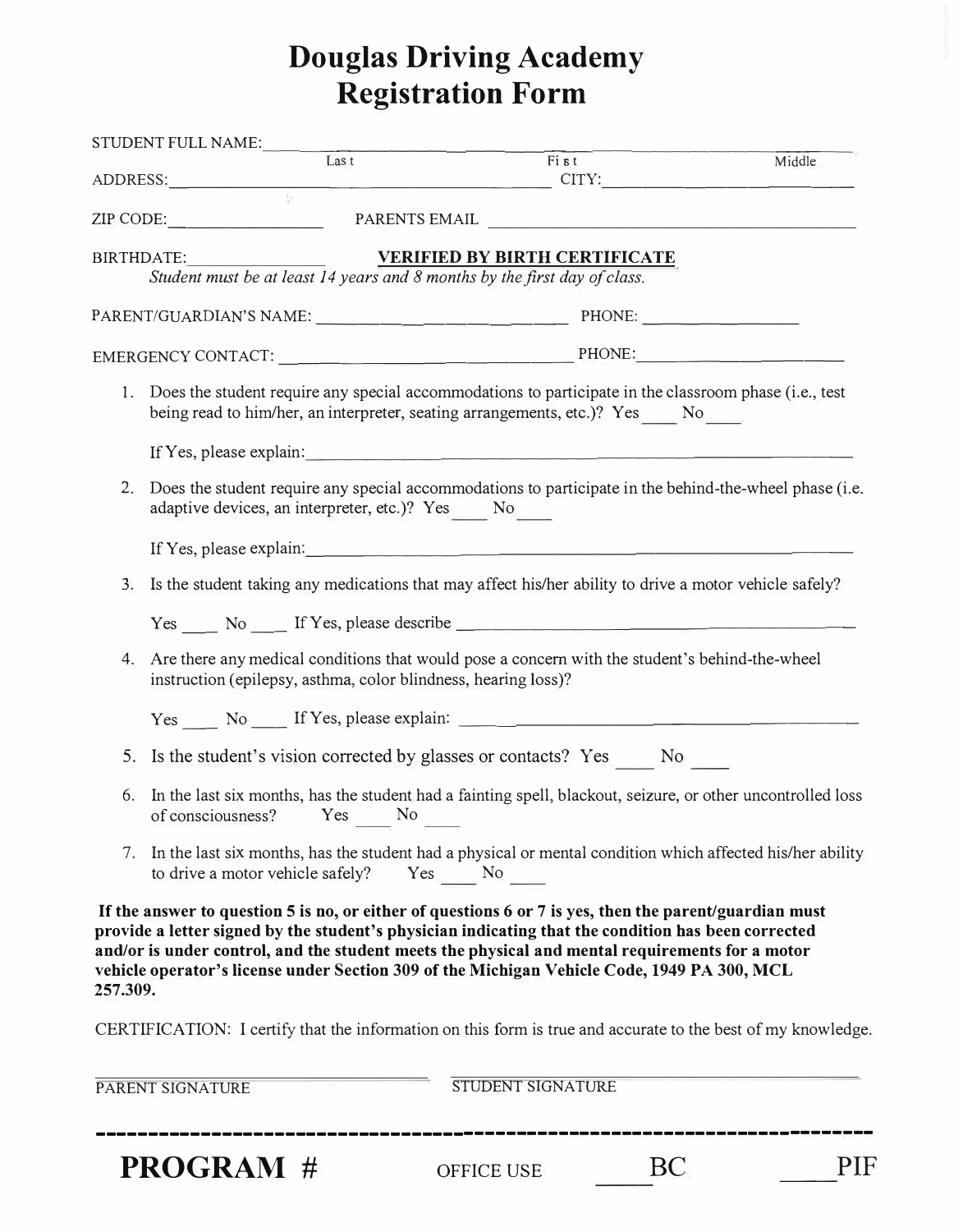# Office use only

Amt. Paid:

 $\mathcal{L}_{\mathcal{M}}$ 

Pmt. Type: \_\_\_\_\_\_\_

Date:

Balance:

Ami. Paid:

Pmt. Type: \_\_\_\_\_\_\_\_

Date: \_\_\_\_\_\_\_\_\_\_\_\_

Balance: \_\_\_\_\_\_\_\_\_\_

| Amt. Paid: _________       |
|----------------------------|
| Pmt. Type: <u>________</u> |
| Date:                      |
| Balance:                   |
| Amt. Paid:                 |
| Pmi. Type: ______          |
| Date: 2000                 |
| Balance: __________        |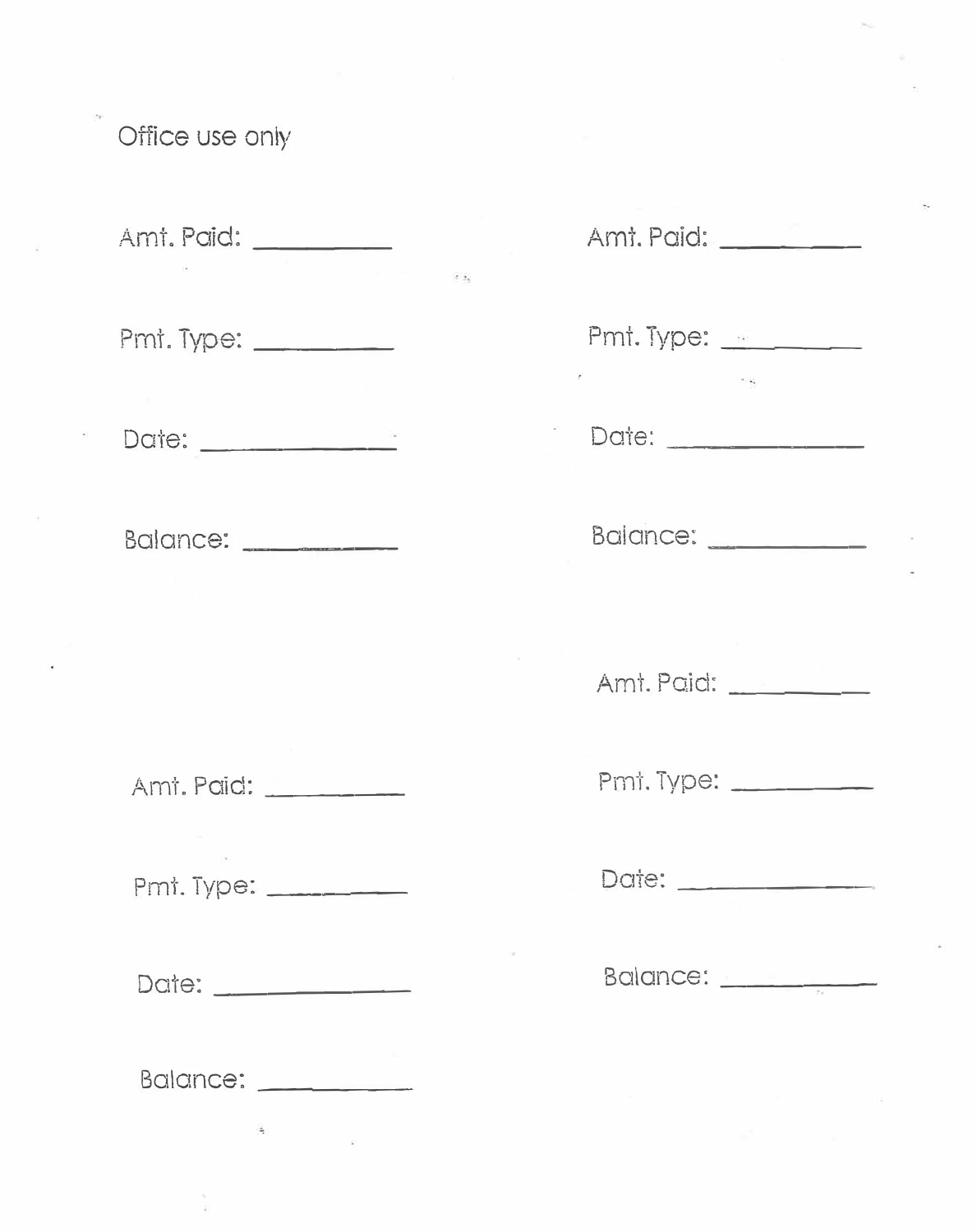### **DOUGLAS DRIVING ACADEMY 7155 N. TELEGRAPH RD MONROE, MI 48162 (734) 384-3448**

## *SEGMENT 1 CONTRACT*

| Student<br>Name | Last | First | Middle      | Age | Date of Birth |
|-----------------|------|-------|-------------|-----|---------------|
| Address         |      |       | City        |     | Zip           |
| Phone           |      |       | High School |     |               |

#### **COURSE PROVISIONS**

DOUGLAS DRIVING ACADEMY LTD will provide a minimum of 24 hours of classroom instruction, 6 hours of behind-the-wheel (BTW) instruction, and 4 hours of observation time in a dual controlled automobile, fully insured, covering each student enrolled in the program. Classroom instruction must be a minimum of 3 weeks in length. BTW instruction shall not begin until the student has received a minimum of 4 hours of classroom instruction. BTW instruction must be completed no later than 3 weeks after the classroom instruction has been completed.

#### **TERMS**

- 1. The student must be at least 14 years/8 months of age by the first scheduled day of class ( verification by birth certificate required).
- 2. The total cost of the course is **(\$400.00)** a NON REFUNDABLE deposit of \$50 down is required to register and hold a spot in the class. It will be deducted from the total cost of course. **\$175.00 must be paid on the**  first day of class. The remaining balance must be paid in full no later than the end of the 2<sup>nd</sup> week of class. Douglas Driving Academy accepts cash, check, Visa and Mastercard, and money orders. \*\* There will be a \$35 charge for all returned checks.\*\*
- 3. There will be a late fee charged of \$25.00 if balance is not paid in full by the end of the 2<sup>nd</sup> week of class, \$5.00 every day thereafter.
- 4. Requirements to pass the course: student MUST complete all 24 hours of classroom instruction and 6 hours of BTW, 4 hours of observation, and pass the state test with a 70% or better. Each student that does not receive a score of 70% or better may retake the test up to two additional times, return P.P.P (Pink Parent Permit) and all monies owed must be Paid In Full.
- 5. There will be a \$35 charge for lost or damaged text books.
- 6. Douglas Driving Academy Strongly discourages the students not to be absent during their course, however, in the event that the student will be absent please contact the office as soon as possible.
- 7. Make-up day policy for classroom time is as follows: in the case ofthe students absence, the student must make up all time missed during the next scheduled segment 1 class once their class has completed.
- 8. Douglas Driving Academy Strongly discourages rescheduling BTW hours. However, we understand that an emergency may arise and the student may need to reschedule. The BTW policy is as follows:
	- Student may reschedule drives at no cost if rescheduled with a 24 hour notice.
	- If a student fails to cancel their scheduled drive without a 24 hour notice they are subject to a \$25.00 rescheduling fee.
	- If the student is charged a fee it must be paid in full before their next scheduled drive.